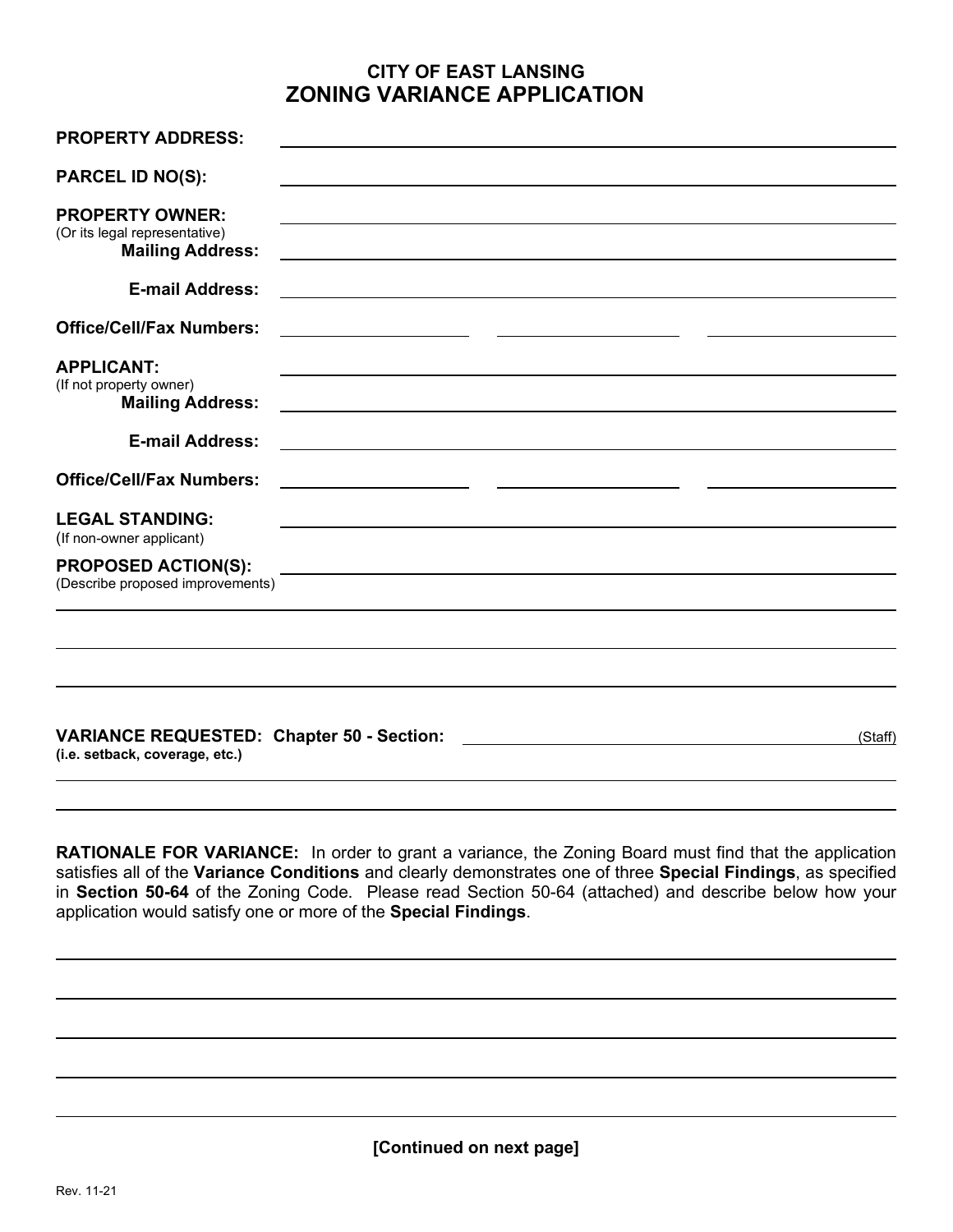I (we) hereby grant permission for members of the East Lansing Zoning Board of Appeals, its staff and its consultants the right to enter onto the property described in this application in my (our) absence for the purpose of gathering information, including but not limited to the taking and use of photographs.

**Please check one: □ Yes □ No**

By the signature(s) below, I (we) certify that the information provided in this application, including the accompanying plans and other documentation is, to the best of my (our) knowledge, true and accurate.

**Owner** (mandatory) **Date Date Applicant Date Date** 

## **INSTRUCTIONS:**

- 1. Complete all sections of the application; add additional sheets or information as needed. The current **property owner must sign** the application.
- 2. A non-refundable filing fee**,** payable to the *City of East Lansing*, must be paid at time of filing an application.
- 3. At a minimum you must provide a **survey, plot plan or accurate site plan** for all specific variances from such dimensional requirements as lot area and width regulations, building height, bulk regulations, yard width, side and depth regulations and off-street parking and loading requirements. Other information, such as pictures and building plans, may be useful.
- 4. All applications must be received by the Department of Planning & Community Development **four weeks prior (see schedule)** to the date of the Zoning Board's meeting, to be placed on the Board's agenda.
- 5. It is essential to **appear at the hearing in person** or to be represented by a duly authorized agent.

| <b>SUBMIT TO: Department of Planning, Building and Development</b><br>East Lansing City Hall, Room 217, 410 Abbot Road, East Lansing, MI 48823<br>Phone: (517) 319-6930 Fax: (517) 337-1607 E-mail: coelzba@cityofeastlansing.com<br><b>For Office Use:</b> |                                                                                                                                                                                                                                |                                                                                                                                                                                                                                                                                     |  |  |
|-------------------------------------------------------------------------------------------------------------------------------------------------------------------------------------------------------------------------------------------------------------|--------------------------------------------------------------------------------------------------------------------------------------------------------------------------------------------------------------------------------|-------------------------------------------------------------------------------------------------------------------------------------------------------------------------------------------------------------------------------------------------------------------------------------|--|--|
|                                                                                                                                                                                                                                                             |                                                                                                                                                                                                                                |                                                                                                                                                                                                                                                                                     |  |  |
|                                                                                                                                                                                                                                                             | Other contact the contact of the contact of the contact of the contact of the contact of the contact of the contact of the contact of the contact of the contact of the contact of the contact of the contact of the contact o | <b>MATERIALS SUBMITTED</b> ________ Site Plan/Survey ________ Building Plan(s) _______ Written Information                                                                                                                                                                          |  |  |
|                                                                                                                                                                                                                                                             |                                                                                                                                                                                                                                |                                                                                                                                                                                                                                                                                     |  |  |
| overall review schedule.                                                                                                                                                                                                                                    |                                                                                                                                                                                                                                | Wetland: Y N Flood Plain: Y N Historic District: Y N DDA Area: Y N<br>Note: If the application involves property which falls within any of the above designated special areas,<br>review by one or more other City boards or commissions will likely be required and may affect the |  |  |